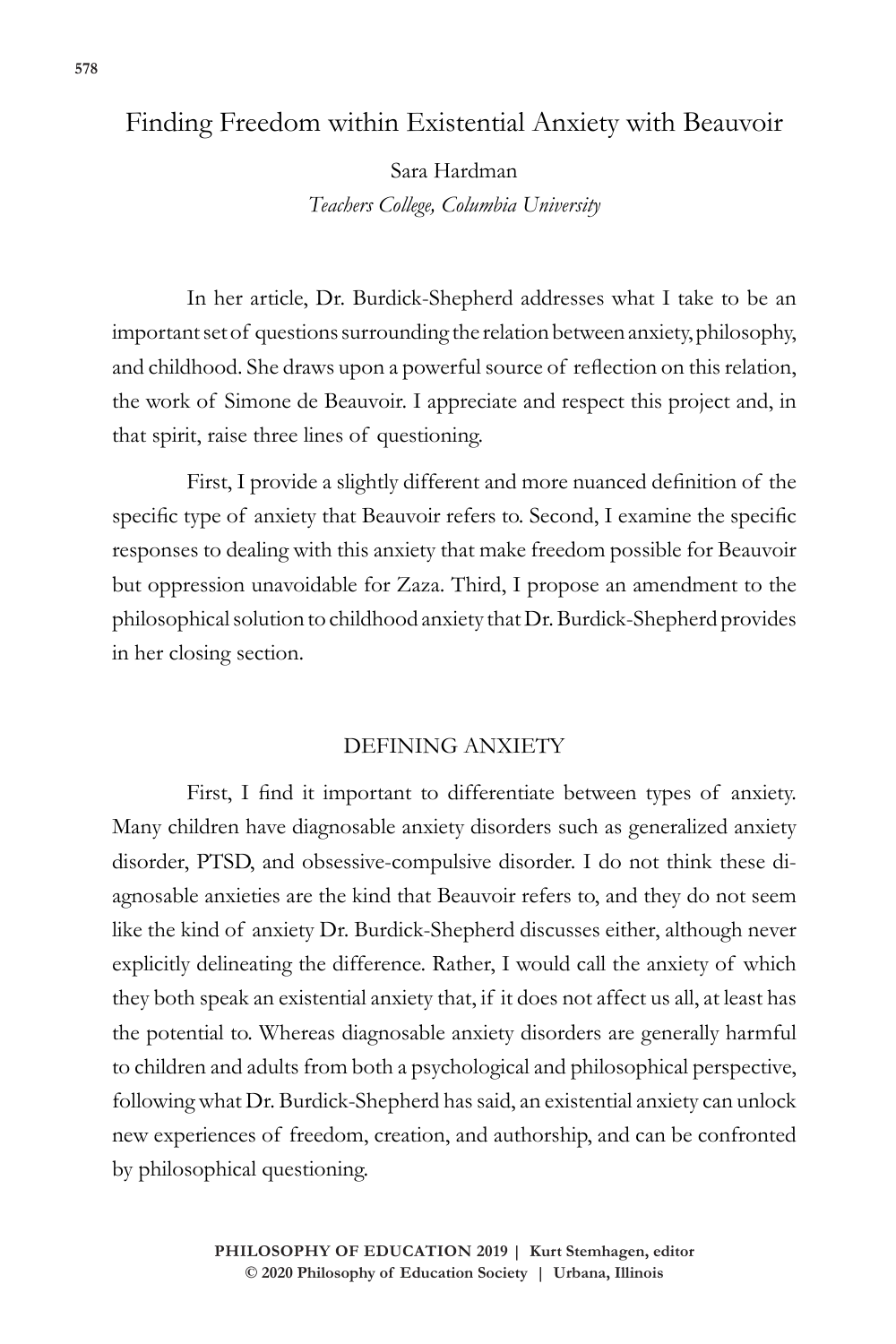That said, I think it worthwhile to further clarify Beauvoir's conception of existential anxiety. I see Beauvoir saying existential anxiety arises not when you unconsciously practice a false freedom, but when you realize the world you live in is not one you helped create—when you realize you live within constraints of expectations, norms, and rules that, when examined, become arbitrary.<sup>1</sup> It is an anxiety that arises upon discovering at once your own individuality and the fact that in order to live within a community you must allow yourself to be constrained.

Therefore, it is not the feeling of existential anxiety itself that is harmful, nor does it alone cause a life of seriousness. Rather, the harm can arise depending on how we respond to the existential anxiety that will inevitably surface in childhood and adolescence. Here, I agree with Dr. Burdick-Shepherd's assessment that Beauvoir depicts two disparate reactions to anxiety that can either lead to freedom or oppression—an oppression so severe it might lead to death.

## FREEDOM OR OPPRESSION

As Dr. Burdick-Shepherd depicts in her article, in *Memoirs*, Beauvoir demonstrates how she transcended her own existential anxieties to achieve freedom, yet her childhood friend Zaza never could. In this analysis, Dr. Burdick-Shepherd discusses the importance of several factors in approaching childhood anxiety. She mentions why we should strive to promote philosophical inquiry and strong relationships, as well as the importance of adults fostering spaces for children that support their existential pursuits. Dr. Burdick-Shepherd briefly mentions engaging in creative acts together, which I also consider vital in discovering a sense of ownership in the world. But in light of Beauvoir and Zaza, I add another component I believe crucial for responding to existential anxiety during childhood, adolescence, and really any period of life: leisure time.

## *Beauvoir's Freedom*

In *Memoirs,* there are four aspects I consider vital to Beauvoir's freedom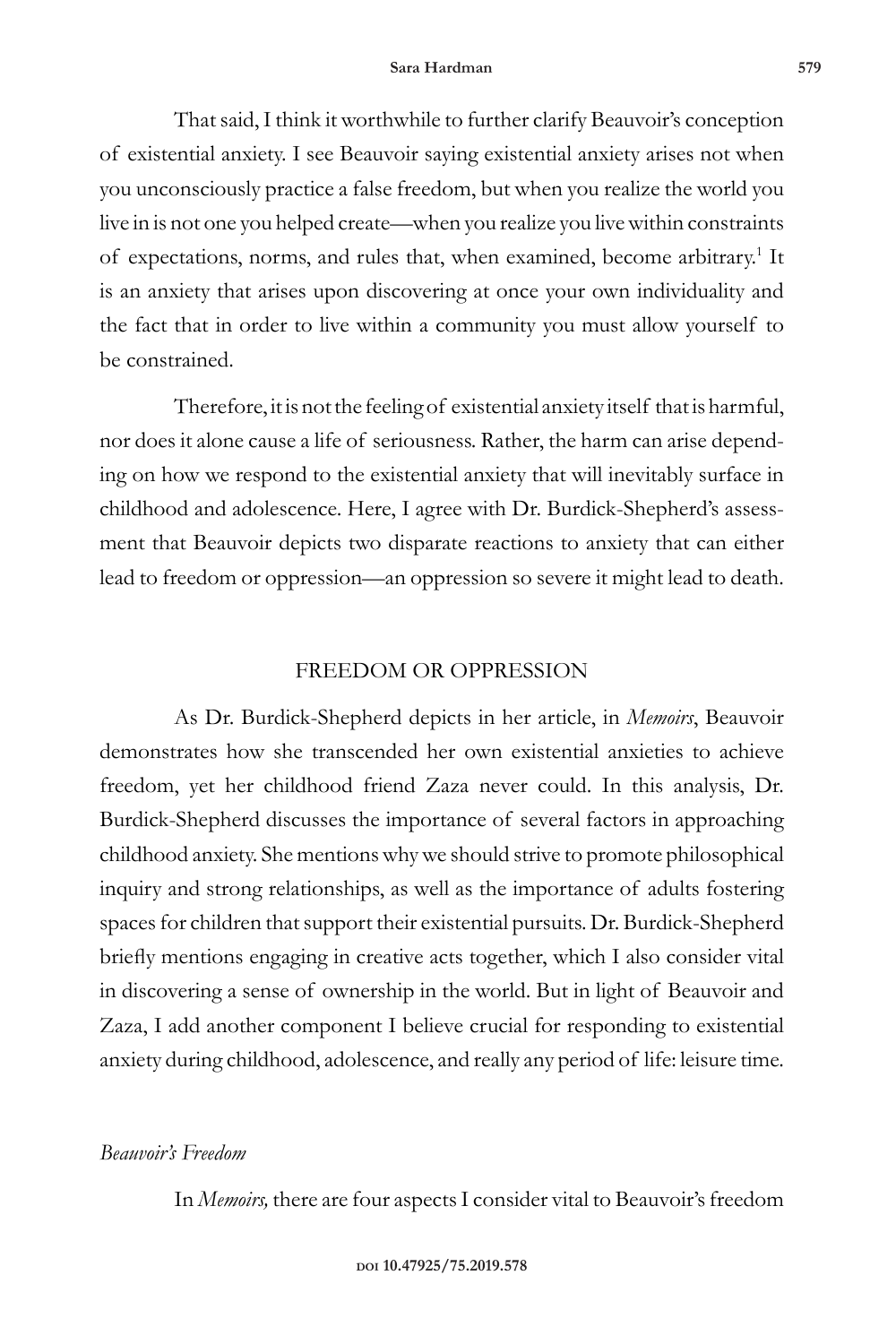from anxiety: 1) support from her parents; 2) her friendship with Zaza; 3) philosophy; and finally, perhaps most importantly, 4) ample leisure time.

First, support from her parents provided Beauvoir a stable foundation among her existential pursuits. As Dr. Burdick-Shepherd points out, even as a young child Beauvoir rebelled against the arbitrariness of what one ought to do. "Yesterday, I peeled a peach," she says. "Then why shouldn't I peel a plum?"<sup>2</sup> The expectations and oughts only grew as Beauvoir did. No longer was it a question of peeling fruit, but rather of marriage, schooling, and childbearing. Yet Beauvoir had the support of her parents to make a living of her own, attend university, and remain independent, without pressure to wed. As such, Beauvoir only had to reconcile her desires with the expectations of the general population and not with those of her most intimate relations.

Second, Beauvoir credits her friendship with Zaza for revealing how it feels to be free. At one point in childhood, Beauvoir realizes with a sudden rush her immense affection for her friend. "All at once," she says, "conventions, routines, and the careful categorizing of emotions were swept away, and I was overwhelmed by a flood of feeling that had no place in any code."<sup>3</sup> Later, Beauvoir says, "I loved Zaza with an intensity which could not be accounted for by any established set of rules and conventions."<sup>4</sup> In these passages, Beauvoir demonstrates how her affection for Zaza helped her transcend beyond the expectations of what one ought to do, and thus beyond the tension which could produce anxiety in her.

Third, Beauvoir discovers philosophy in her youth and credits it with giving her a greater sense of authorship and agency in her life and in the world. She describes her first encounter with philosophy, which took place at school, as such: "After twelve years of dreary dogmatism, to find a discipline which asked questions and asked them of *me*. For suddenly it was I myself who was involved in these matters, and until then I had only been treated to commonplaces, as if I were a person of no account."<sup>5</sup> Philosophy demanded of Beauvoir opinions and arguments, and through this she practiced the skill of reshaping the world and becoming an author of her own situation. As such, instead of living according to foreign expectations, norms, and beliefs, Beauvoir can help change them.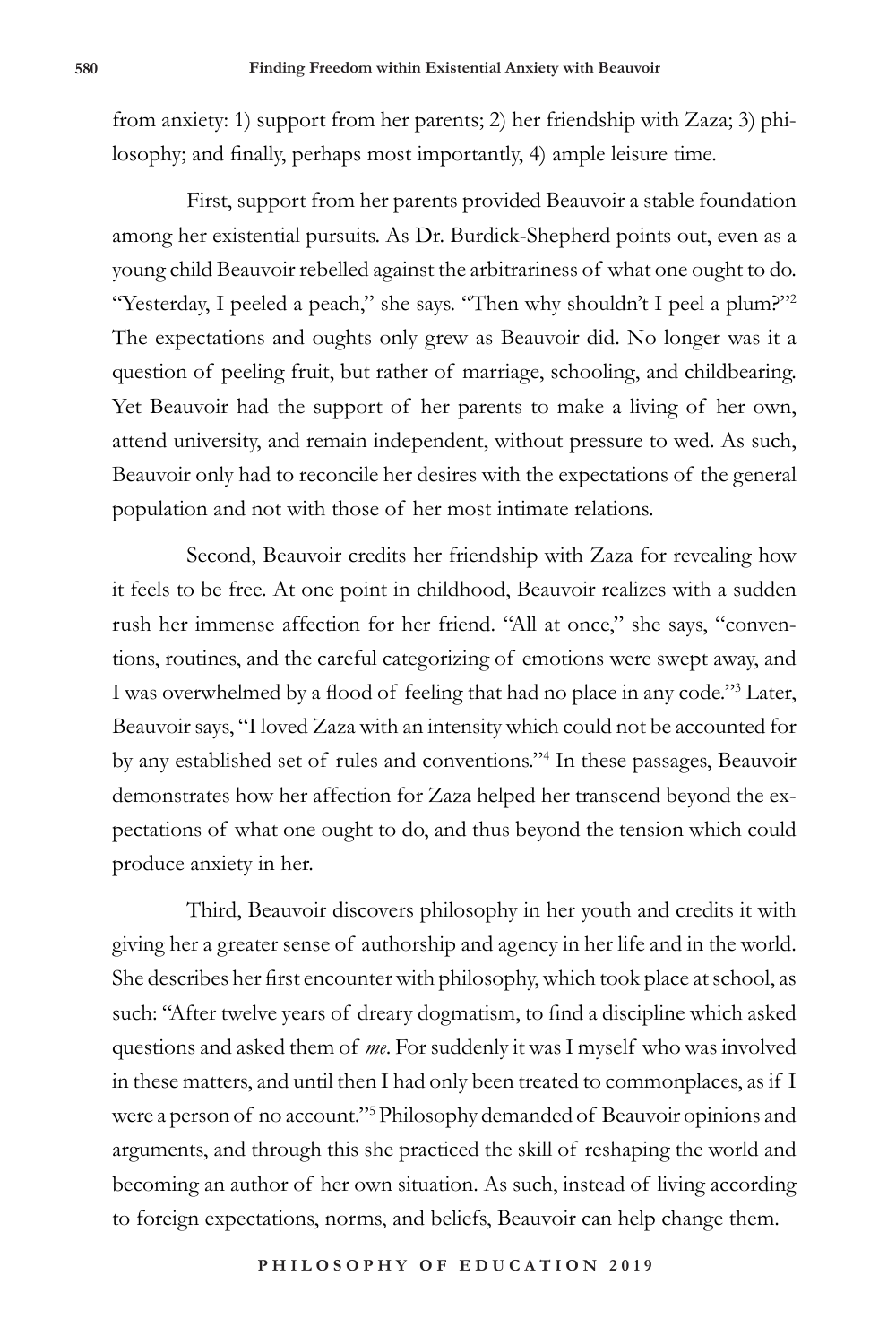Finally, Beauvoir gives immense importance to the significant leisure time she had in adolescence. She reminisces on entire afternoons spent in the park reading whatever books pleased her, resting in nature, taking long walks, and reflecting in her diary. Beauvoir spends pages upon pages in *Memoirs* describing such solitary ventures, and echoes the same sentiment in *The Second Sex*: "When the struggle to claim a place in the world gets too rough, there can be no question of tearing oneself away from it; one must first emerge within it in sovereign solitude if one wants to try to grasp it anew."<sup>6</sup> Beauvoir notes that when a person feels existential anxiety, they should allow themselves time and space to be alone. With proper leisure time, they are better able to understand the tension between their own desires and that of the rest of the world, and consequently, confidently recommit to their own even in the face of conflict. In a sense, with proper leisure time they are able to transcend their existential anxieties.

#### *Zaza's Oppression*

Clearly Zaza had a different outcome, so how does her situation differ? She had a strong friendship in her youth and also partook in the same philosophy classes that Beauvoir did. But, significantly, Zaza did not have the support of her parents, nor did she have adequate leisure time, to truly transcend her existential anxieties.

Whereas Beauvoir's existential anxieties resided in friction with the world at large, Zaza's resided with her religion and her mother—much more intimate and unavoidable tensions. She fell in love, twice, and on both occasions her mother demanded she end the relationship in favor of a handpicked husband because marrying for love "simply wasn't done" in their circles. And Zaza, trapped in the expectation of pleasing her mother, could not disobey her. Similarly, she refused to disobey Christian doctrine despite her recurring and serious doubts concerning faith. In the tension between her own individual desires and the expectations of her family and religion, Zaza let the latter win repeatedly despite its increasing pressure on her own anxieties.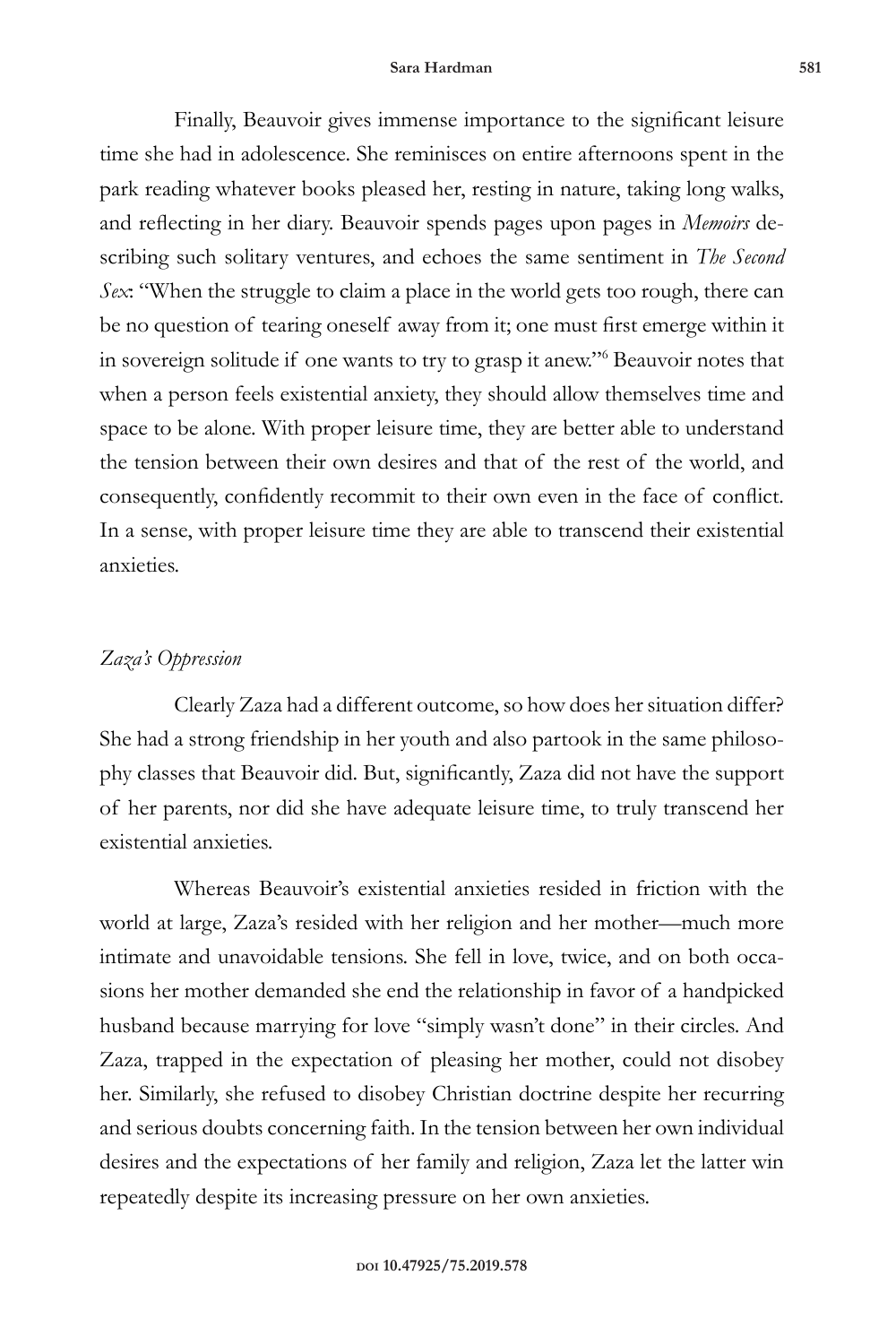Finally, and I argue most importantly, Zaza lacked the proper leisure time to transcend her existential anxieties—the leisure time Beauvoir reveled in. Zaza lived as her mother wanted, which comprised a life full of social obligations and domestic activities. The only time in her young adulthood that Zaza seemed to transcend her anxieties occurred when she moved to Berlin for a short stint, and consequently had independence and leisure time away from her family. Shortly after Zaza returns to Paris, however, she again succumbed to her mother's strict schedule. While Beauvoir visited her friend over a school holiday, "it broke [her] heart to see [Zaza] spending hours covering jam pots with greaseproof paper," and in one of Zaza's final letters to Beauvoir, she mentions that because she has no free time, she writes letters to her dear friend between two o'clock and five o'clock in the morning.<sup>7</sup>

Zaza, in the face of a seemingly unresolvable tension between her own desires and those of her mother and religion, was not allowed enough leisure time to alleviate her existential anxieties and completely transcend her situation. Despite the fact that she might have transcended her anxieties in certain ways, through her friendship with Beauvoir and study of philosophy, the lack of support from her parents and, most importantly, her dearth of leisure time, proved significant enough to oppress her rather than permit her freedom.

#### CONCLUDING REMARKS

In summary, my gratitude to Dr. Burdick-Shepherd for putting forward an article that has generated these thoughts—which has led me to delve into the work of Beauvoir, define existential anxiety, and put forward four responses necessary for freedom, most importantly adding leisure time to the solution.

1 Simone de Beauvoir, *Memoirs of a Dutiful Daughter* (New York, NY: HarperCollins, 1958). 2 Beauvoir, *Memoirs*, 12. 3 Ibid., 95. 4 Ibid., 118.